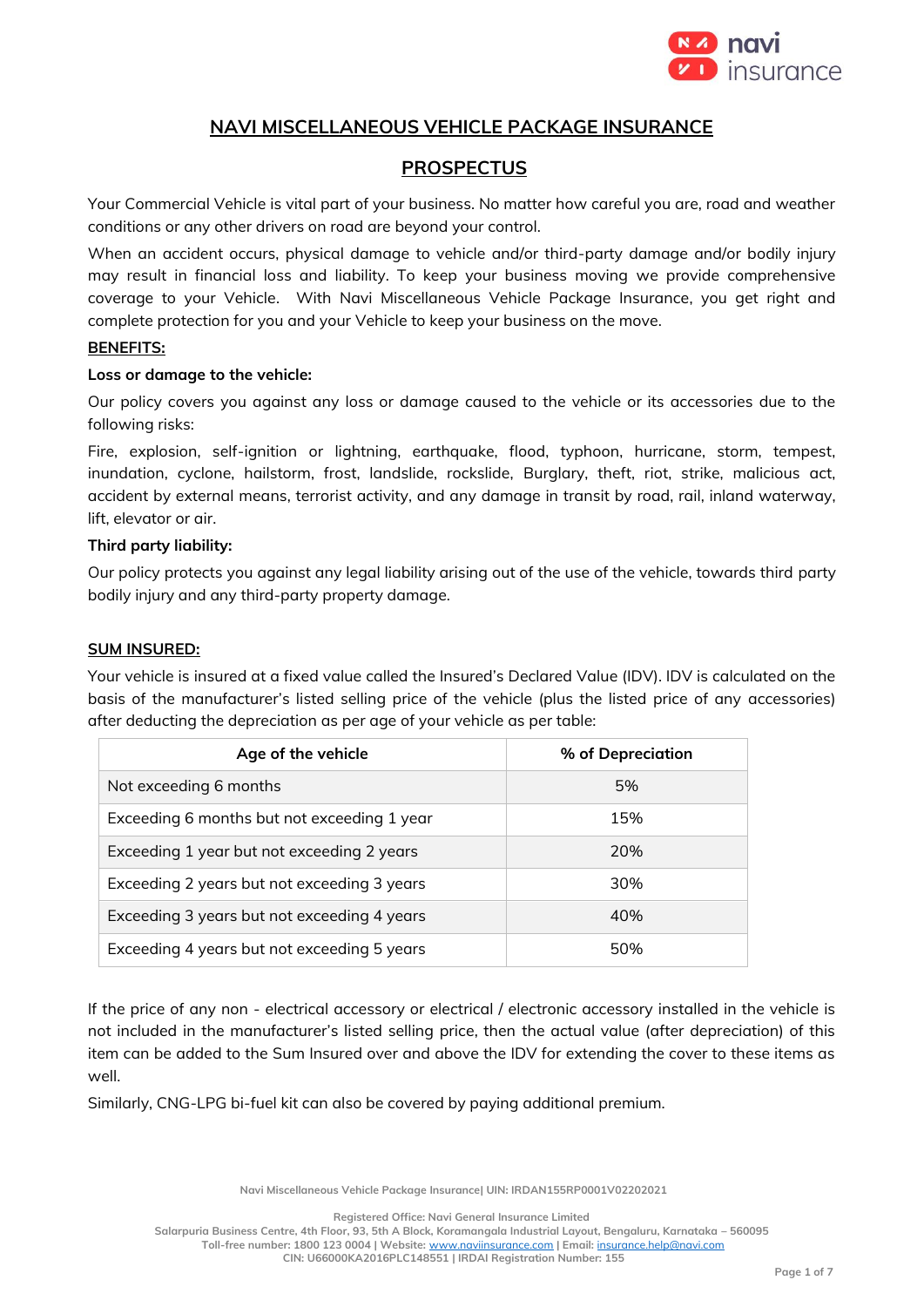

In the unfortunate event of total loss or theft, we pay you the IDV mentioned on the policy without any deduction.

# **ADDITIONAL COVERS AT EXTRA COST:**

**Owner Driver Personal accident cover:** Policy provides compulsory personal accident cover of Rs. 15 lakhs to individual owners\* of the vehicle while driving the insured vehicle or mounting into/dismounting from the vehicle insured or whilst travelling in it as a co-driver provided they have valid driving license to drive the vehicle.

\*This cover is not applicable for a Company owned vehicle.

# **ADDITIONAL LEGAL LIABILITIES TO COVER:**

The following legal liabilities may also be opted at an additional premium.

- Paid driver / conductor / cleaner employed in operation of vehicle
- Your employees travelling in/driving your vehicle.
- Non-fare paying passengers.

### **PREMIUM:**

Premium will be charged as per rate applicable on the date of insuring the vehicle.

**You can reduce your premium by availing following discounts, if you are eligible for the same.**

**No Claim Bonus:** If you have not claimed in the preceding year you are entitled for No Claim Bonus (NCB) on renewals (as per table below). NCB can be availed even if you shift your insurance from another insurance company to us. NCB will only be allowed provided the Policy is renewed within 90 days of the expiry of the previous policy.

| <b>Claim Experience</b>                  | % Discount on OD Premium |
|------------------------------------------|--------------------------|
| The Preceding year of risk               | 20%                      |
| Preceding two consecutive year of risk   | 25%                      |
| Preceding three consecutive year of risk | 35%                      |
| Preceding four consecutive year of risk  | 45%                      |
| Preceding five consecutive year of risk  | 50%                      |

### **DISCOUNTS:**

**Voluntary Deductible discount:** This is the amount you voluntarily opt to bear yourself in addition to compulsory deductible\* in respect of each and every loss under the policy. A further discount on the premium is available if you opt for a Voluntary Excess.

\*Compulsory deductible is the amount of loss which you bear for each and every claim.

**Navi Miscellaneous Vehicle Package Insurance| UIN: IRDAN155RP0001V02202021**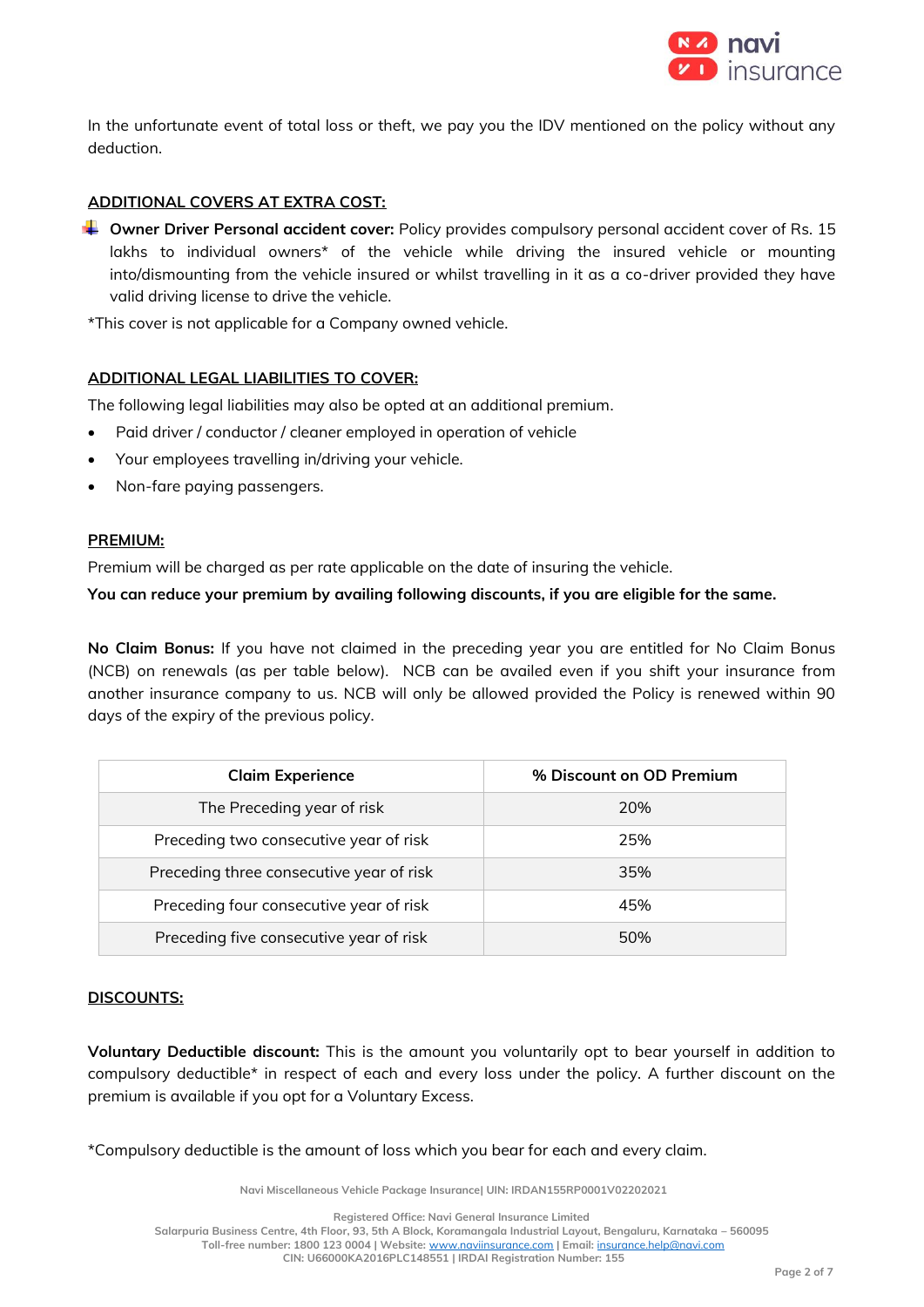

**Automobile Association Membership:** You can also avail an additional discount of 5% subject to maximum of Rs200 if you are a member of a recognized Automobile Association in India.

**Anti-Theft device discount:** If your vehicle is fitted with anti-theft device approved by Automobile Research Association of India(ARAI), you are eligible for additional discount of 2.5% in own damage premium subject to maximum of Rs.500/-.

**Installed Telematics Device Discount:** If you have installed a telematics device on your vehicle you are allowed for a discount of 5%.

**Navi GI Duniya Discount (Loyalty Discount):** If you are our existing customer a discount of 5% will be offered to you on purchase of this policy.

### **Use of vehicles within Insured's Premises/Sites:**

• Use confined to own premises - Where your vehicle is used within your own premises to which the public have no general right of access and provided the vehicle is not licensed by the authorities concerned for general road use.

### **GENERAL EXCEPTIONS:**

The company shall not be liable if loss or damage is attributed to the following;

- 1. If the vehicle insured herein is used otherwise than in accordance with the 'Limitations as to Use' provision which prohibits use of vehicle for
	- a. Carriage of goods other than samples or personal luggage
	- b. Organized racing
	- c. Pace making
	- d. Speed testing
	- e. Reliability trials
	- f. Use in connection with motor trade
- 2. If vehicle is driven by any person other than a Driver as stated in the Driver's Clause.
- 3. In respect of any claim arising out of any contractual liability.
- 4. Consequential loss, wear & tear, depreciation, mechanical or electrical breakdown.
- 5. If person driving your vehicle is under the influence of intoxicating liquor or drugs.
- 6. Any accidental loss or damage and/or liability caused sustained or incurred outside the geographical area;
- 7. Any accidental loss or damage to any property whatsoever or any loss or expense whatsoever resulting or arising there from or any consequential loss.
- 8. War, Invasion, the Act of foreign enemies, hostilities or warlike operations (whether before or after declaration of war), Civil War, Mutiny, Rebellion Military or usurped power, nuclear weapons material, liability arising from ionising radiations or contamination by radioactivity from any nuclear fuel.

**Navi Miscellaneous Vehicle Package Insurance| UIN: IRDAN155RP0001V02202021**

**Registered Office: Navi General Insurance Limited**

**Salarpuria Business Centre, 4th Floor, 93, 5th A Block, Koramangala Industrial Layout, Bengaluru, Karnataka – 560095**

**Toll-free number: 1800 123 0004 | Website:** [www.naviinsurance.com](http://www.naviinsurance.com/) **| Email:** [insurance.help@navi.com](mailto:insurance.help@navi.com)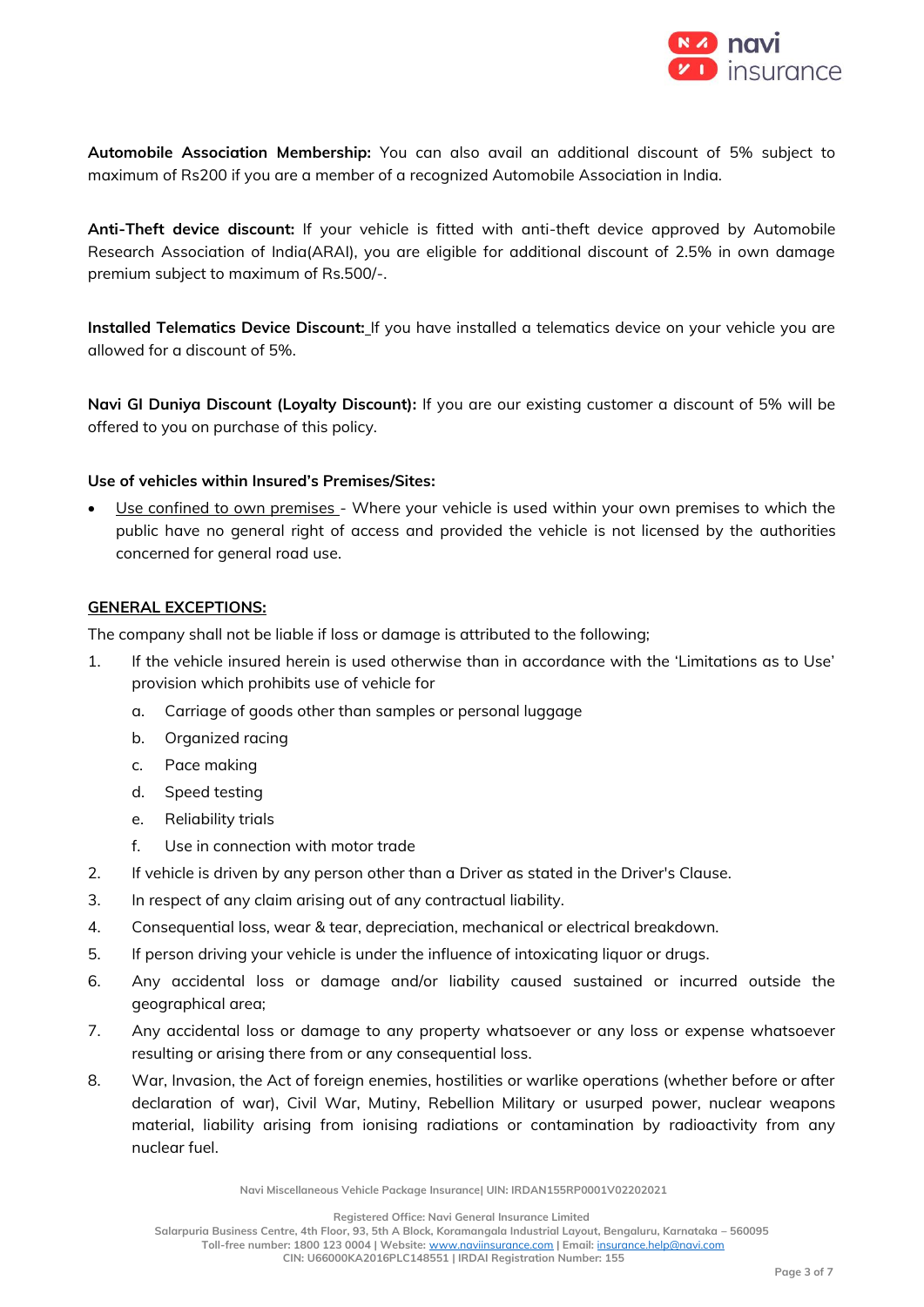

# *(Note: the above is an abridged wording of the policy exclusions. Please refer to the policy document for the full listing)*

# **CANCELLATION:**

**Cancellation by You** - Policy/certificate can be cancelled at any time by giving 15 days' prior written notice to us. Refund of premium shall be computed in accordance with short period rate for the period the Policy has been in force provided no claim has occurred up to the date of cancellation. Proof of insurance elsewhere must be provided to us for cancellation of policy.

**Cancellation by Insurer** – We may cancel the policy by sending fifteen days' notice by recorded delivery to you at your last known address on the grounds of misrepresentation, fraud, non-disclosure of material facts or non-cooperation. In the event of cancellation of this Policy on grounds of misrepresentation, fraud, non-disclosure of material facts, the policy shall stand cancelled ab-initio

and there will be no refund of premium. In the event the policy is cancelled on the grounds of noncooperation by you then the premium shall be computed and retained in accordance with short period rate for the period the Policy has been in force provided no claim has occurred up to the date of cancellation.

Where the ownership of the vehicle is transferred, the Policy cannot be cancelled unless evidence that the vehicle is insured elsewhere is produced.

|  |  | Short period rate of cancellation will be as per table below: |
|--|--|---------------------------------------------------------------|
|--|--|---------------------------------------------------------------|

| <b>PERIOD</b>                                 | % OF ANNUAL PREMIUM RATE |
|-----------------------------------------------|--------------------------|
| Not exceeding 1 month                         | 20%                      |
| Exceeding 1 month but not exceeding 2 months  | 30%                      |
| Exceeding 2 months but not exceeding 3 months | 40%                      |
| Exceeding 3 months but not exceeding 4 months | 50%                      |
| Exceeding 4 months but not exceeding 5 months | 60%                      |
| Exceeding 5 months but not exceeding 6 months | 70%                      |
| Exceeding 6 months but not exceeding 7 months | 80%                      |
| Exceeding 7 months but not exceeding 8 months | 90%                      |
| Exceeding 8 months                            | Full annual premium/rate |

### **Short Period Premium Rate Table**

### **RENEWAL OF POLICY:**

The Policy can be renewed on or before the end of the Policy Period subject to realization of renewal premium. However, we shall not be bound to give notice that such renewal is due. Also, we may exercise option of not renewing the policy on grounds of fraud, misrepresentation, non-cooperation, moral hazard or suppression of any material fact either at the time of taking the Policy or any time during the currency of the policy. Policy coverage, premium, and terms and conditions of the policy may change on renewal.

### **CLAIMS PROCEDURE:**

**Navi Miscellaneous Vehicle Package Insurance| UIN: IRDAN155RP0001V02202021**

**Salarpuria Business Centre, 4th Floor, 93, 5th A Block, Koramangala Industrial Layout, Bengaluru, Karnataka – 560095 Toll-free number: 1800 123 0004 | Website:** [www.naviinsurance.com](http://www.naviinsurance.com/) **| Email:** [insurance.help@navi.com](mailto:insurance.help@navi.com) **CIN: U66000KA2016PLC148551 | IRDAI Registration Number: 155**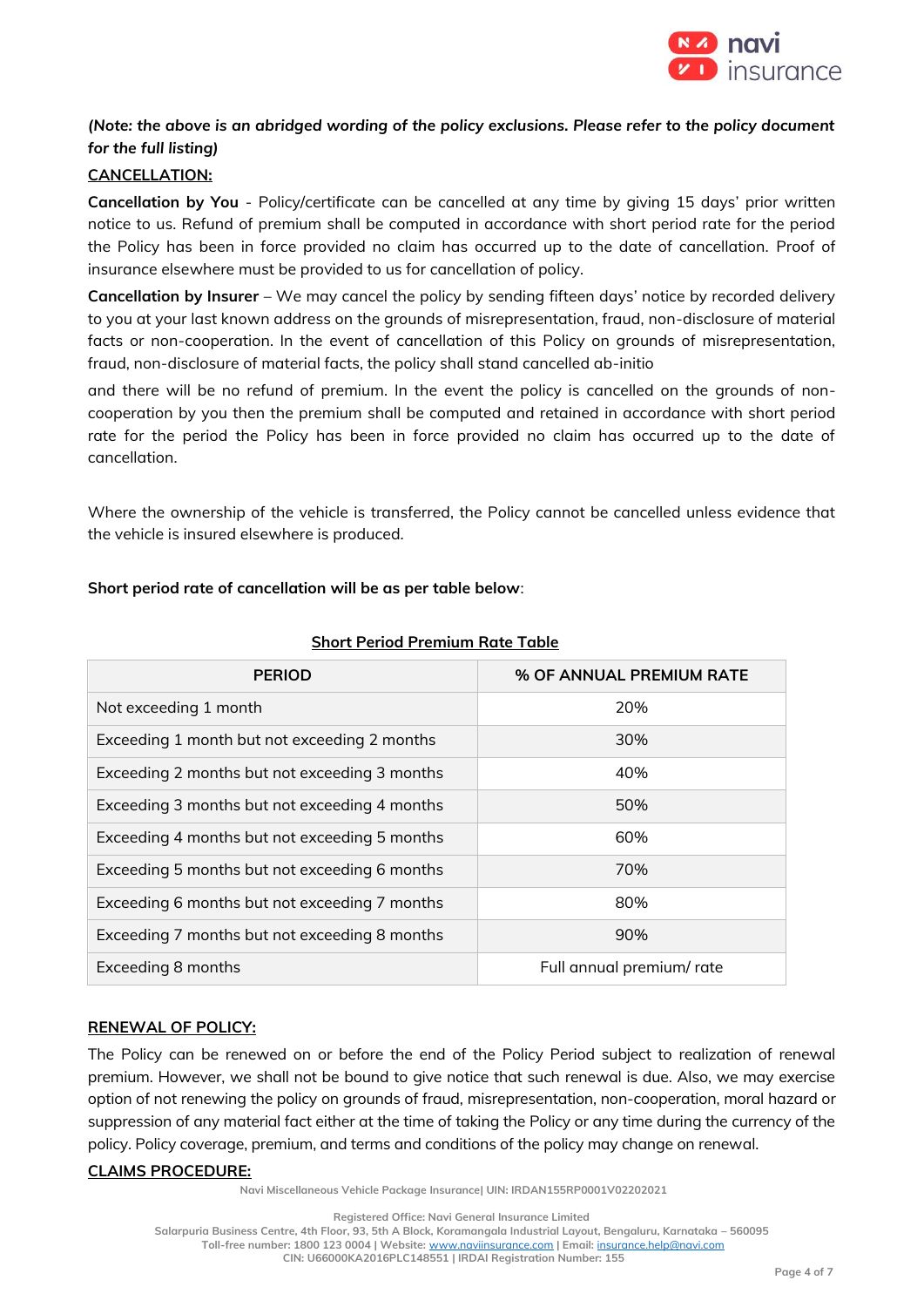

We all take precautions to avert accidents however in the event of any unfortunate accident be rest assured of complete assistance from us.

It is very convenient to get in touch with us by calling our Toll-Free Helpline on **18001230004**. Alternatively, one can reach us by using Mobile Application OR Customer Portal at our Website [www.naviinsurance.com](http://www.naviinsurance.com/) OR by sending an e-mail at [insurance.help@navi.com](mailto:insurance.help@navi.com).

Intimation of claim to us, immediately on occurrence, will ensure prompt and effective assistance.

## **Claim Notification & Registration:**

Notify or submit a claim by following way;

- By calling Toll Free 18001230004 OR
- By sending an E Mail to [insurance.help@navi.com](mailto:insurance.help@navi.com) OR
- For Senior Citizens, we have a special cell and Our Senior Citizen customers can email us at [seniorcare@navi.com](mailto:seniorcare@navi.com) for priority resolution
- Through Customer Portal on website [www.naviinsurance.com](http://www.naviinsurance.com/) OR
- Directly walk into branch

While notifying the claim, following information should be provided:

- Name of insured
- Insured contact numbers
- Policy number
- Date and time of loss
- Location of loss
- Nature and approximate extent of loss
- Place and contact details of the person at the loss location.
- Details of driver at the time of loss

### **After Notification & Registration:**

### **Own Damage Claims:**

You are advised to inform the company immediately after the loss. If there is involvement of third-party death/injury, company may go for spot survey. Else you may shift your vehicle to any garage of your choice

Survey will be conducted before you initiate the repair by the assigned surveyor at the garage. Please refer policy for details regarding survey process.

The Company has option to repair, reinstate or replace the vehicle or part thereof and/or its accessories or may pay in cash the amount of the loss or damage and the liability of the Company shall not exceed:

- a) for total loss / constructive total loss of the vehicle the Insured's Declared Value (IDV) of the vehicle (including accessories thereon) as specified in the Schedule less the value of the damaged vehicle.
- b) for partial losses, i.e. losses other than Total Loss/Constructive Total Loss of the vehicle actual and reasonable costs of repair and/or replacement of parts lost/damaged subject to depreciation as per limits specified (Not applicable if add on cover is opted for covering depreciation) and any other applicable add on cover.

**Registered Office: Navi General Insurance Limited**

**Salarpuria Business Centre, 4th Floor, 93, 5th A Block, Koramangala Industrial Layout, Bengaluru, Karnataka – 560095 Toll-free number: 1800 123 0004 | Website:** [www.naviinsurance.com](http://www.naviinsurance.com/) **| Email:** [insurance.help@navi.com](mailto:insurance.help@navi.com)

**CIN: U66000KA2016PLC148551 | IRDAI Registration Number: 155**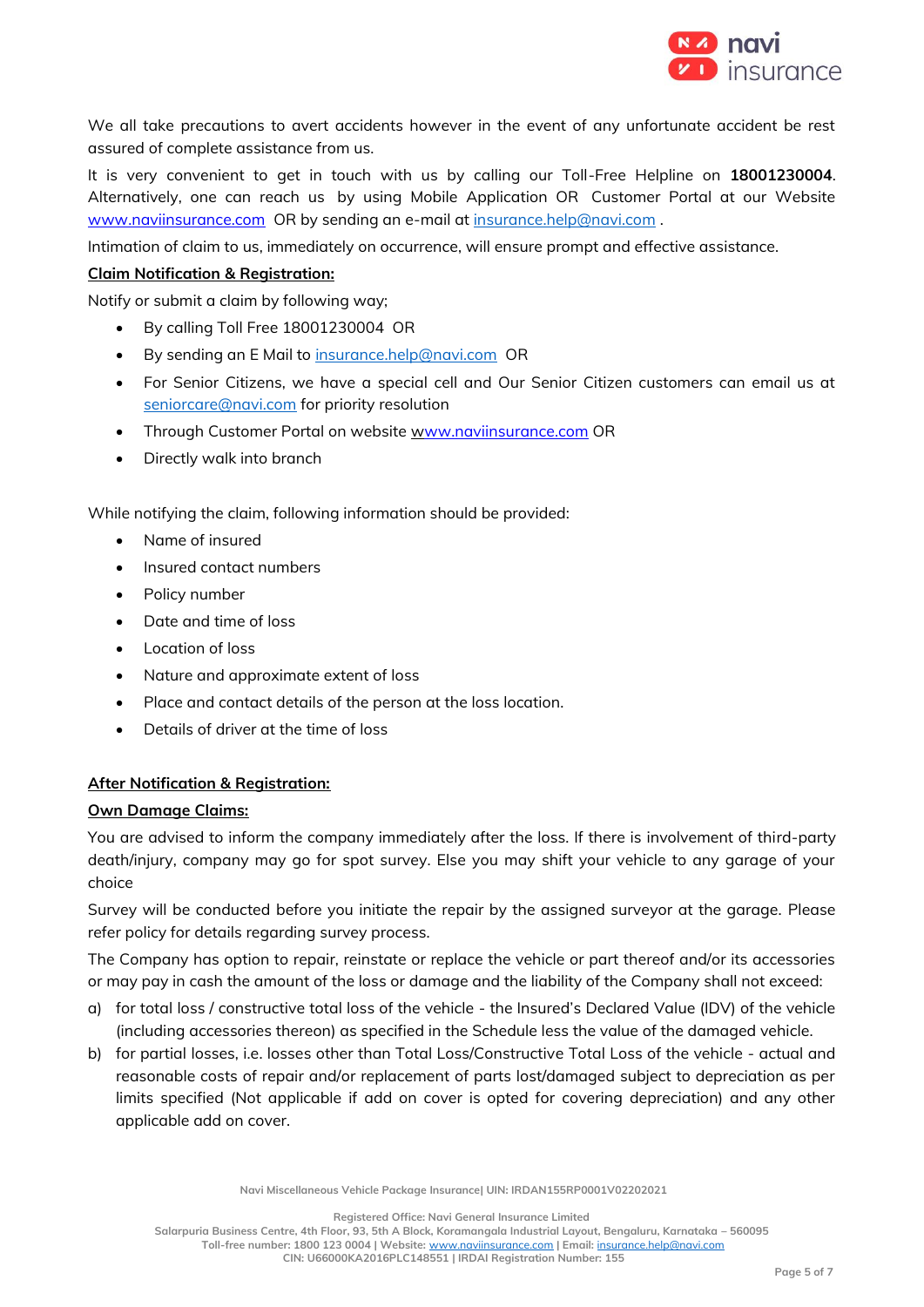

Following are the documents that will be needed for survey and processing of Own Damage claim:

- Claim Form completely filled and duly signed by Insured (CO's seal needs to be affixed in case the insured is a Firm/Company)
- Copy of Registration Certificate (original for verification)
- Copy of Motor Driving License of the person driving the vehicle at the time of accident (original for verification)
- Copy of fitness certificate/Goods receipt (for GCW)/Permit and badge of driver (for passenger vehicle) – (original for verification).
- Police Report / Panchanama (In case of Partial Theft / Third Party property damage / Death / Body Injury / Damage due to Riot, Strike and Malicious act)
- KYC documents (Address Proof as per policy & ID proof) if claim amount exceeds Rs.1 lakh.
- Cancelled Cheque (CTS complied) or Filled NEFT Mandate form for online transfer of claim payment. (For reimbursement claims only).
- Original bill of repair/replacement for repair carried out on vehicle.

# **Own Damage Claim Settlement:**

- 1. After receipt of all relevant claim document, surveyor will assess the loss and issue repair approval.
- 2. The surveyor may conduct re-inspection once repairs are completed and on receipt of original repair bills.

We will release claim payment within 7 working days after receipt of all claim document.

**Theft claims:** The claim for theft of complete vehicle would be settled for the insured's declared value (IDV) of the vehicle (including accessories thereon) less policy excess as specified in the policy schedule.

Documentation for Theft claims: The following additional documents would be required to listing required for settlement of own damage claims (excluding repair bills);

- Copy of FIR.
- Letter to RTO for keeping the file in safe custody.
- Confirmation of non-recovery of vehicle.
- Letter of subrogation.
- Transfer of ownership documents.

We will release the claim payment within 15 days after receipt of all claim documents.

**Legal Liability Claims:** Claim payment will be settled as awarded by court or as agreed between the Company and Third Party.

### **Documentation for Liability claims**

- Policy Copy
- Copy of Registration Book
- Copy of Motor Driving License of the person driving the vehicle at the time of accident
- Copy of permit and fitness certificate.
- Police Panchanama /FIR

**Navi Miscellaneous Vehicle Package Insurance| UIN: IRDAN155RP0001V02202021**

**Registered Office: Navi General Insurance Limited**

**Salarpuria Business Centre, 4th Floor, 93, 5th A Block, Koramangala Industrial Layout, Bengaluru, Karnataka – 560095**

**Toll-free number: 1800 123 0004 | Website:** [www.naviinsurance.com](http://www.naviinsurance.com/) **| Email:** [insurance.help@navi.com](mailto:insurance.help@navi.com)